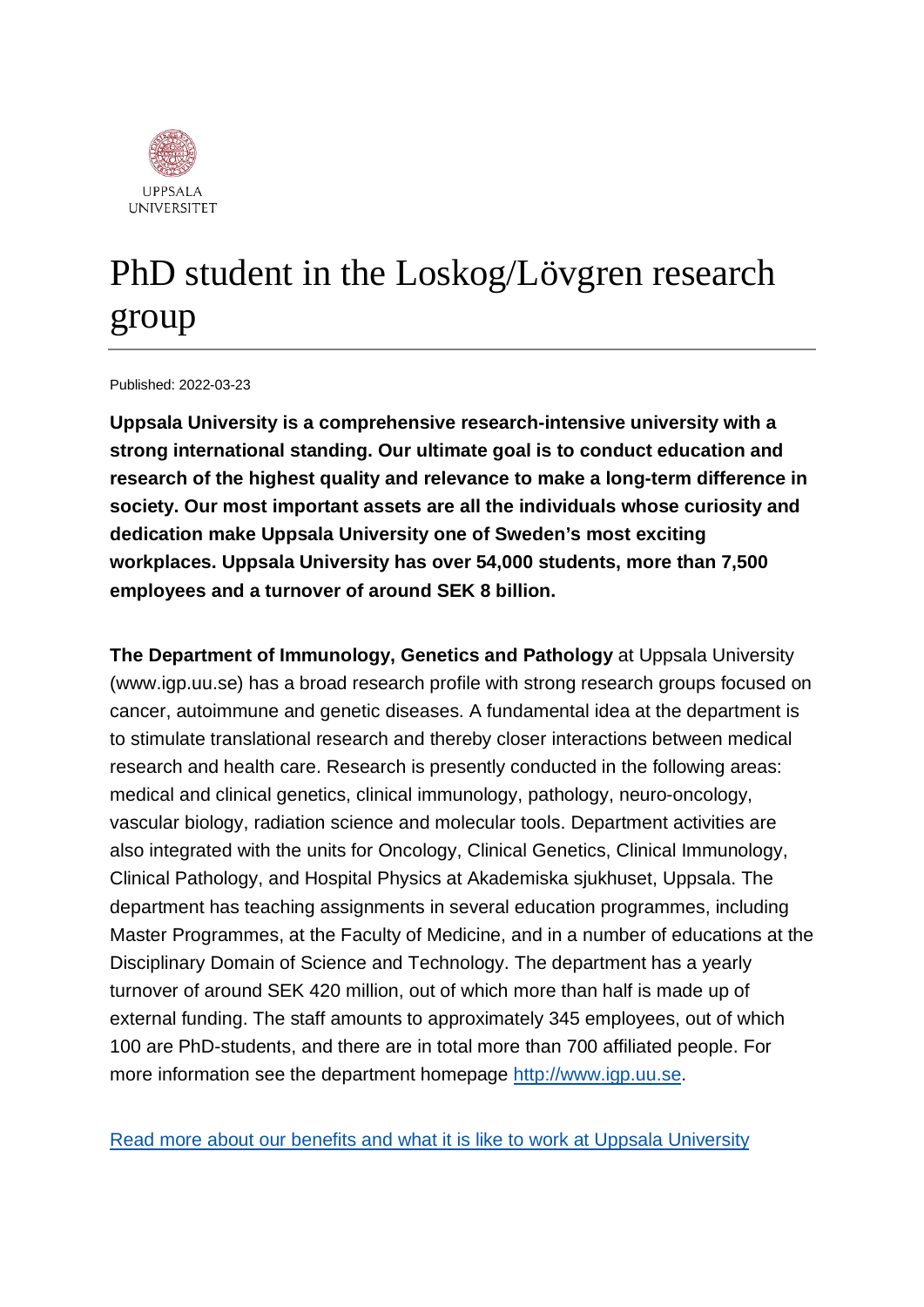## **Project description**

A PhD student position is open for a highly motivated candidate interested in cancer immunology and immunotherapy in the research group of Angelica Loskog and Tanja Lövgren, Department of Immunology, Genetics and Pathology, Uppsala University.

The group is mainly focused on the development of cancer immunotherapies based on immunomodulatory adenoviral vectors. The research is highly translational, covering all the steps needed to develop an immunotherapy; from designing and producing the adenoviral vectors, to testing them, first in pre-clinical settings and for successful candidates in clinical trials. There are presently several ongoing clinical trials with the adenoviral vector LOAd703 being tested in pancreatic, ovarian, colorectal, biliary cancers as well as in malignant melanoma, in combination with various chemotherapeutic drugs and also checkpoint blockade.

### **Duties**

One focus of this PhD project will be to, in pre-clinical settings, evaluate the potential of LOAd703 or similar vectors for treatment of other indications than previously tested, for example breast and bladder cancer. Another focus will be to combine the therapy with other immunotherapies, such as immunomodulatory antibodies and cellbased therapies.

The successful candidate will focus mainly on research but teaching and administrative work within the department can be included in the employment (maximum 20%). The time of the PhD education will be extended with the time spent on such tasks to achieve four years of full-time graduate studies.

### **Requirements**

The applicant should have MSc degree in a relevant area (e.g. biomedicine, molecular biology, molecular Medicine, etc). Documented theoretical knowledge in immunology and cancer biology is a must. A good command of written and oral English is required.

### **Additional qualifications**

Practical experience of culturing cells (cell lines, primary cells), purifying immune cells from blood and immunological methods such as flow cytometry, immunoassays (eg ELISA) and cell viability assays as well as molecular biology assays such as purification of RNA/DNA, quantitative PCR and gene-silencing with siRNAs are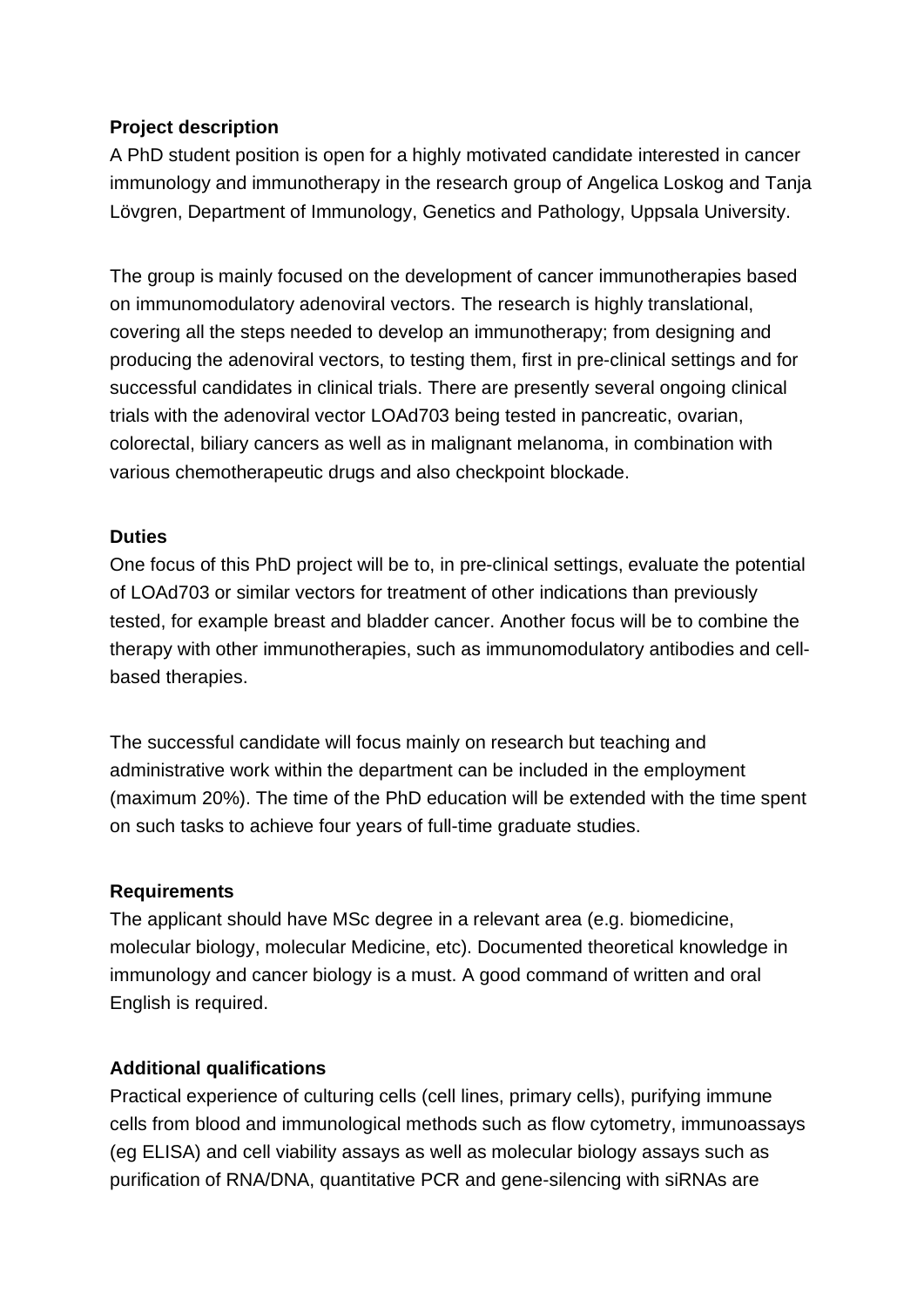strong merits. Experience of working with class II viruses and a certificate to work with animal models are very strong merits, as is experience in bioinformatics methods. Personal qualifications include ability to take own initiatives, honesty, accuracy and a good team spirit.

Rules governing PhD students are set out in the Higher Education Ordinance chapter 5, §§ 1-7 and in [Uppsala University's rules and guidelines.](https://regler.uu.se/?languageId=1)

### **About the employment**

The employment is a temporary position according to the Higher Education Ordinance chapter 5 § 7*.* Scope of employment 100 %. Starting date as agreed. Placement: Uppsala.

**For further information about the position, please contact:** Tanja Lövgren, tanja.lovgren@igp.uu.se*.*

### **Please submit your application by 5 April 2022, UFV-PA 2022/529.**

Are you considering moving to Sweden to work at Uppsala University? [Find out more](https://www.uu.se/en/about-uu/join-us/advantages/)  [about what it´s like to work and live in](https://www.uu.se/en/about-uu/join-us/advantages/) Sweden.

Please do not send offers of recruitment or advertising services.

### **Submit your application through Uppsala University's recruitment system.**

**Placement:** Department of Immunology, Genetics and Pathology **Type of employment:** Full time , Temporary position longer than 6 months **Pay:** Fixed salary **Number of positions:** 1 **Working hours:** 100 % **Town:** Uppsala **County:** Uppsala län **Country:** Sweden